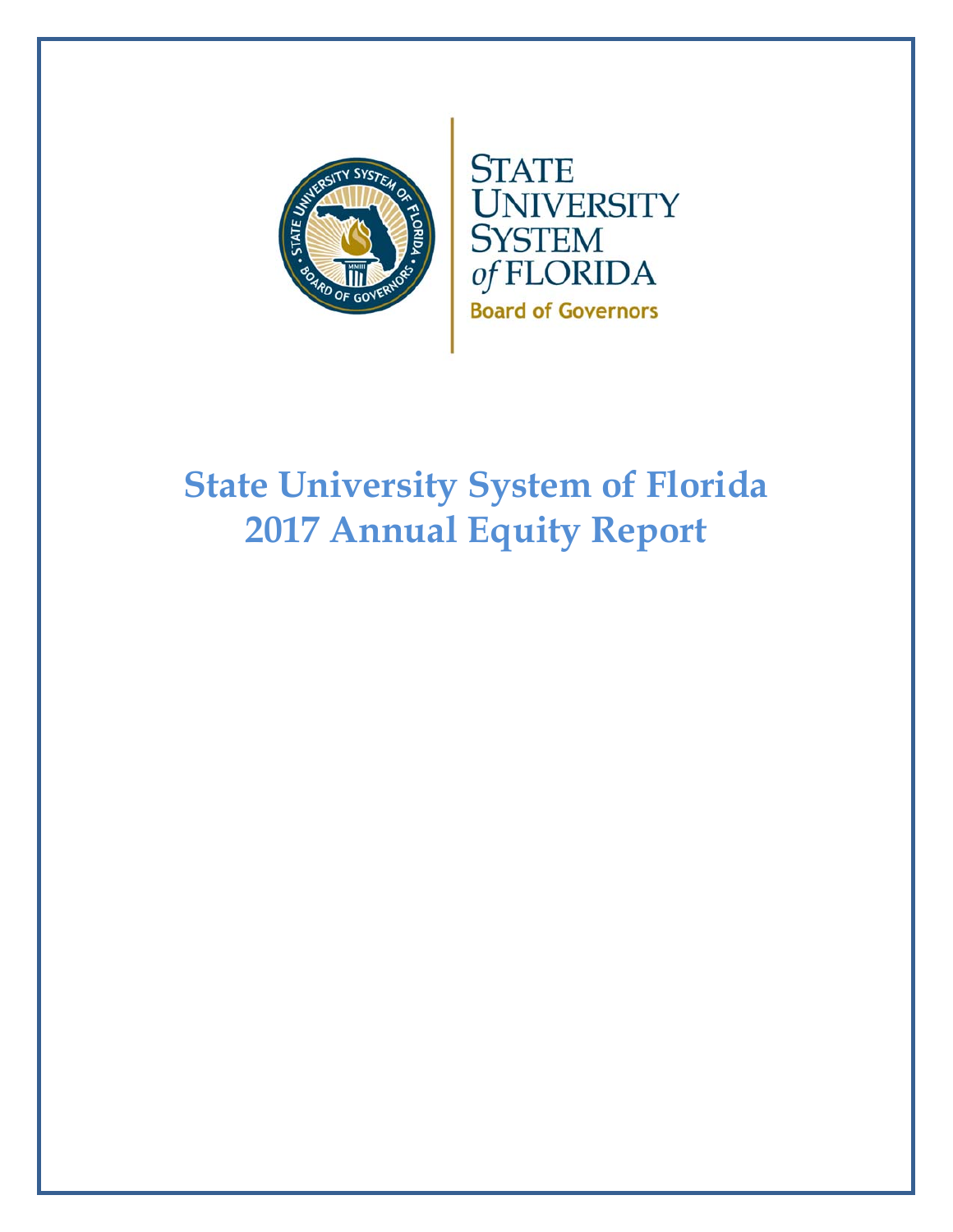## **Contents**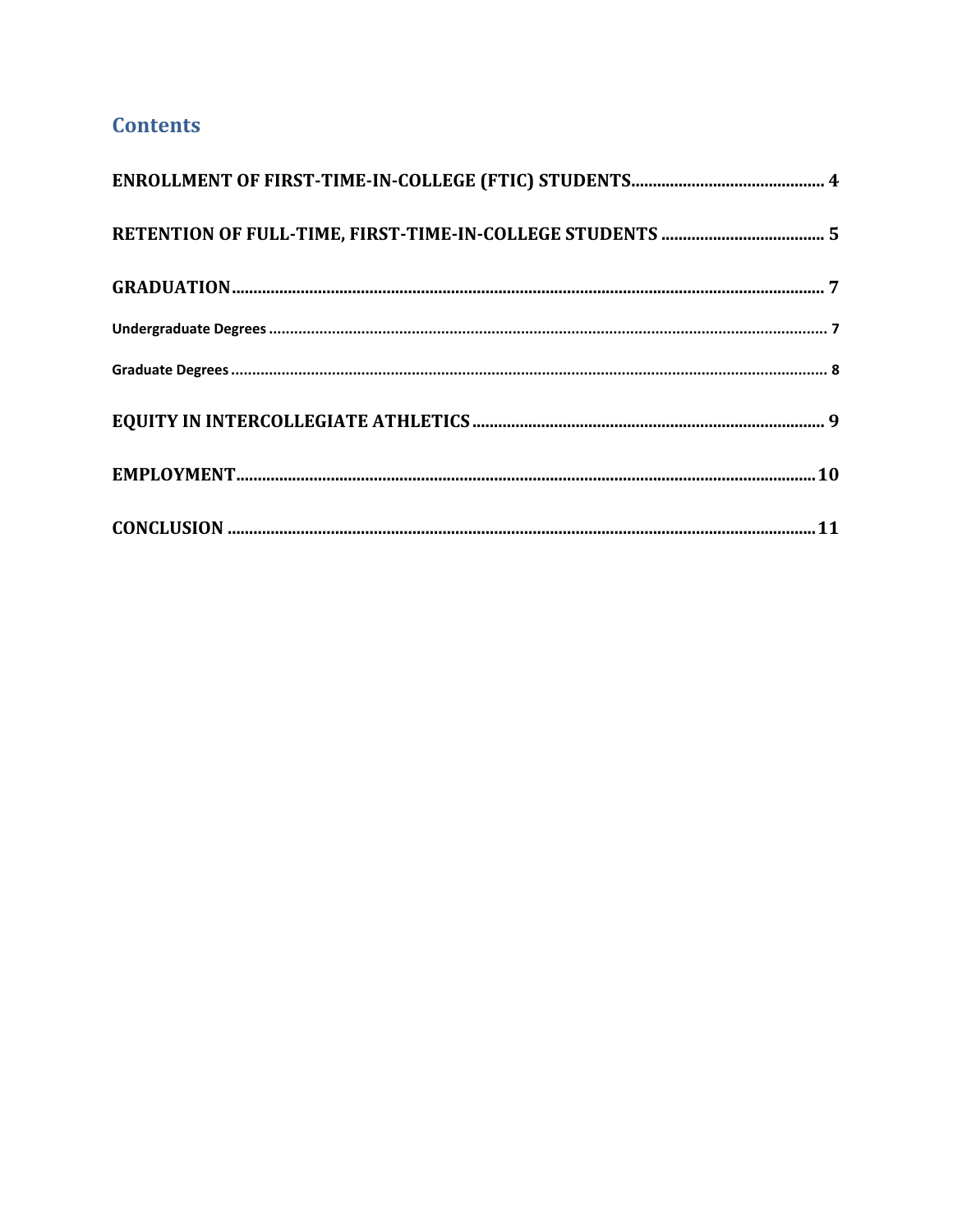Board of Governors Regulation 2.003, Equity and Access, expresses the State University System's (SUS) anti-discrimination policy and details the Board's expectation that each state university implements policies, programs, and practices to ensure a diverse student body and equity in intercollegiate athletics and in employment. The Regulation mandates that each university shall have a designated office or person responsible for the development and implementation of the programs and for receiving and investigating complaints related to unlawful discrimination. Additionally, the Regulation provides guidelines and direction to state universities regarding the monitoring and collection of equity data, and calls for each university to prepare an annual Florida Equity Report. The Report guidelines are reviewed annually by the SUS Council on Equal Opportunity and Diversity and the Board Office prior to each annual reporting cycle.

Each university Florida Equity Report provides information on the progress of implemented initiatives in the three key areas of students, athletics, and employment. The data focus on women and members of specified race/ethnic protected classes or underrepresented minority groups. Beginning with Summer 2010, Integrated Postsecondary Education Data System terminology for these classes was used for reporting. The classes are

- Black or African American (B),
- $\bullet$  Hispanic (H),
- Asian  $(A)$ ,
- Native Hawaiian or Other Pacific Islander (NH/OPI),
- American Indian/Alaska Native (AI/AN), and
- Two or More Races  $(\geq)$ Two).

Data on Whites (W) and Non-Resident Aliens (NRA) are also included in the tables provided in this report.

It is important to note that each state university's Florida Equity Report is approved by the university's board of trustees and signed by the university's president. Accordingly, the Board of Governors is responsible for ensuring that each of the universities in the SUS has in place policies, programs, and practices to ensure equity. It is the responsibility of each university board of trustees to ensure that these policies, programs, and practices are being carried out. The SUS Annual Equity Report consolidates and highlights information from the individual university Florida Equity Reports, providing aggregate data with respect to the three key areas of students, athletics, and employment.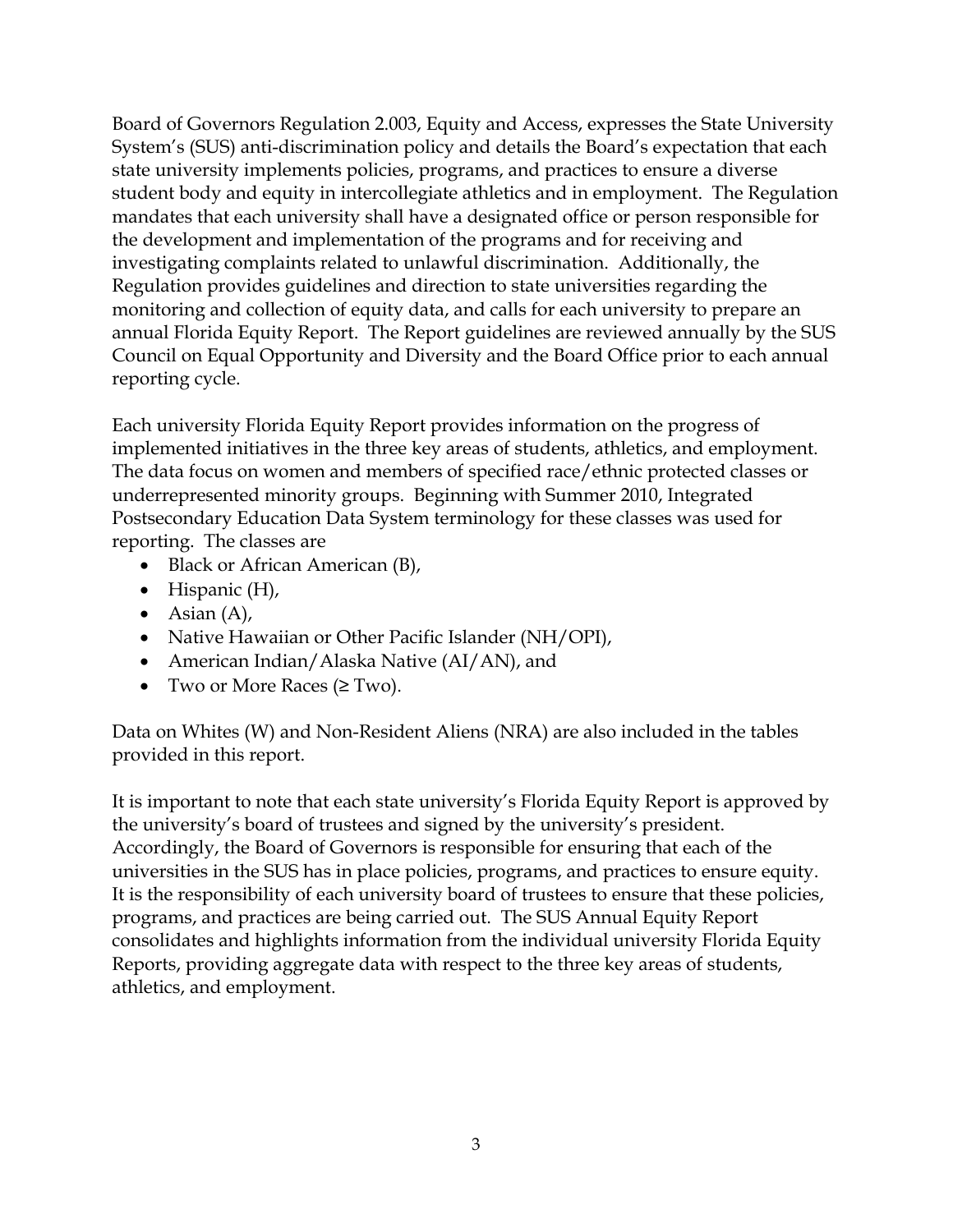| <b>Key for all Charts and Tables</b>                                                                                                                              |     |                                        |  |  |  |  |  |  |  |  |
|-------------------------------------------------------------------------------------------------------------------------------------------------------------------|-----|----------------------------------------|--|--|--|--|--|--|--|--|
| <b>NRA</b>                                                                                                                                                        | $=$ | Non-Resident Alien*                    |  |  |  |  |  |  |  |  |
| - B                                                                                                                                                               | $=$ | <b>Black</b>                           |  |  |  |  |  |  |  |  |
| AI/AN                                                                                                                                                             | $=$ | American Indian/Alaskan Native         |  |  |  |  |  |  |  |  |
| $\mathbf{A}$                                                                                                                                                      | $=$ | Asian                                  |  |  |  |  |  |  |  |  |
| H                                                                                                                                                                 | $=$ | <b>Hispanic</b>                        |  |  |  |  |  |  |  |  |
| $NH/OPI =$                                                                                                                                                        |     | Native Hawaiian/Other Pacific Islander |  |  |  |  |  |  |  |  |
| W                                                                                                                                                                 | $=$ | White                                  |  |  |  |  |  |  |  |  |
| $\bullet \quad \geq Two$                                                                                                                                          | $=$ | Two or more races                      |  |  |  |  |  |  |  |  |
| <b>UNK</b>                                                                                                                                                        | $=$ | Unknown                                |  |  |  |  |  |  |  |  |
| *Non-resident alien is defined by the Integrated Postsecondary Education Data<br>System as a person who is not a citizen or national of the United States but who |     |                                        |  |  |  |  |  |  |  |  |

System as a person who is not a citizen or national of the United States but who has been admitted as a legal immigrant for the purpose of obtaining permanent resident alien status and who holds either an alien registration card (Form I-551 or I-151), a Temporary Resident Card (Form I-688), or an Arrival-Departure Record (Form I-94) with a notation that conveys legal immigrant status such as Section 207 Refugee, Section 208 Asylee, Conditional Entrant Parolee, or Cuban-Haitian.

## **Enrollment of First‐Time‐In‐College (FTIC) Students**

With more than 350,000 students enrolled during the Fall 2017 semester, the SUS had the second-largest enrollment among public four-year institutions, behind the California State University System. If the entire 2016-17 academic year is considered, there were 412,418 students enrolled in the SUS. During the last ten years, the SUS's Fall headcount enrollment has grown by more than 56,000 students, representing 19% growth.

A diverse student population begins with admitting a diverse entering class. Efforts to achieve this involve proactively reaching out to high schools, middle schools, returning veterans, and others to educate potential students as to postsecondary student life, educational affordability, and employment prospects and estimated salaries associated with specific degree programs.

SUS institutions are recruiting and enrolling a diverse student population by implementing various programs and policies, and by monitoring the success of these initiatives in order to determine best practices moving forward. A number of the best practices are longstanding due to their success. Others are tested on a short-term basis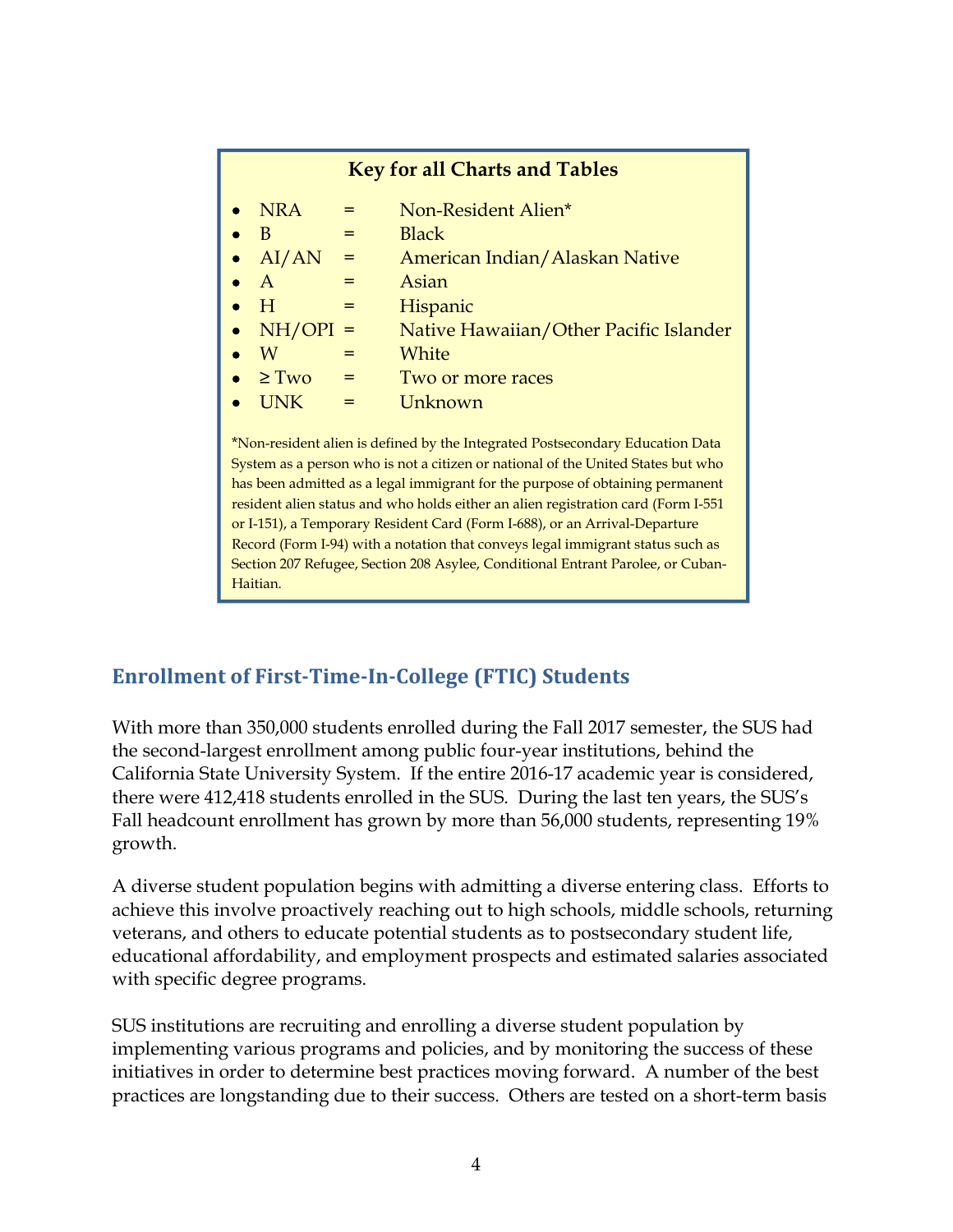as SUS institutions seek, discover, and employ new ways to increase student diversity. Table One below displays data for students who were initially enrolled as First-Time-In-College (FTIC) students in the Summer and Fall of 2016 by race and ethnicity, and by gender.

| Table One: SUS FTIC Initially Enrolled, Summer and Fall 2016 and Early Admits |            |       |       |       |        |        |        |            |      |               |  |
|-------------------------------------------------------------------------------|------------|-------|-------|-------|--------|--------|--------|------------|------|---------------|--|
|                                                                               | <b>NRA</b> | B     | Al/AN | A     | Н      | NH/OPI | W      | $\geq$ Two | Unk  | <b>Totals</b> |  |
| Men                                                                           | 471        | 1,652 | 30    | 968   | 4,590  | 13     | 8,874  | 713        | 221  | 17,532        |  |
| Women                                                                         | 448        | 2,973 | 42    | 1,157 | 5,945  | 23     | 11,226 | 1,057      | 278  | 23,149        |  |
| Total                                                                         | 919        | 4,625 | 72    | 2,125 | 10,535 | 36     | 20,100 | 1,770      | 499  | 40,681        |  |
| % of Total                                                                    | 2.3%       | 11.4% | 0.2%  | 5.2%  | 25.9%  | 0.1%   | 49.4%  | 4.4%       | 1.2% | 100%          |  |

*Source: State University Database System* 

A number of the tables in this report, and particularly the one above, are instructive if a comparison is made with Florida's college age population (defined as from 18 through 34 years of age) broken out by race/ethnicity. Table Two below provides that information.

| Table Two: Percentage of Florida's College Age Population by Race/Ethnicity |       |              |                 |       |       |  |  |  |  |  |  |
|-----------------------------------------------------------------------------|-------|--------------|-----------------|-------|-------|--|--|--|--|--|--|
| Age Group                                                                   | White | <b>Black</b> | <b>Hispanic</b> | Asian | Other |  |  |  |  |  |  |
| 18-34                                                                       | 48%   | 18%          | 29%             | 3%    | $1\%$ |  |  |  |  |  |  |

*Source: Current Population Survey, Annual Social and Economic Supplement, 2017; U.S. Census Bureau* 

These tables indicate that the SUS needs to redouble its efforts to enroll Black students.

## **Retention of Full‐Time, First‐Time‐in‐College Students**

Research shows that the highest attrition occurs between the first and second years of college. Therefore, early identification is crucial in helping first-time-in-college students who are at risk academically. This is particularly the case with students in certain underrepresented categories. It is important that SUS foster an environment of inclusion to aid in the retention of underrepresented students.

The Board of Governors 2025 Strategic Plan contains the goal of a 90% Academic Progress Rate. The Academic Progress Rate differs from a standard retention rate in that it captures the percentage of those students who have maintained a grade point average of 2.0 or higher by the end of their first year and continue to their second Fall term. This progress serves as a good early indicator of graduation within four- and sixyears.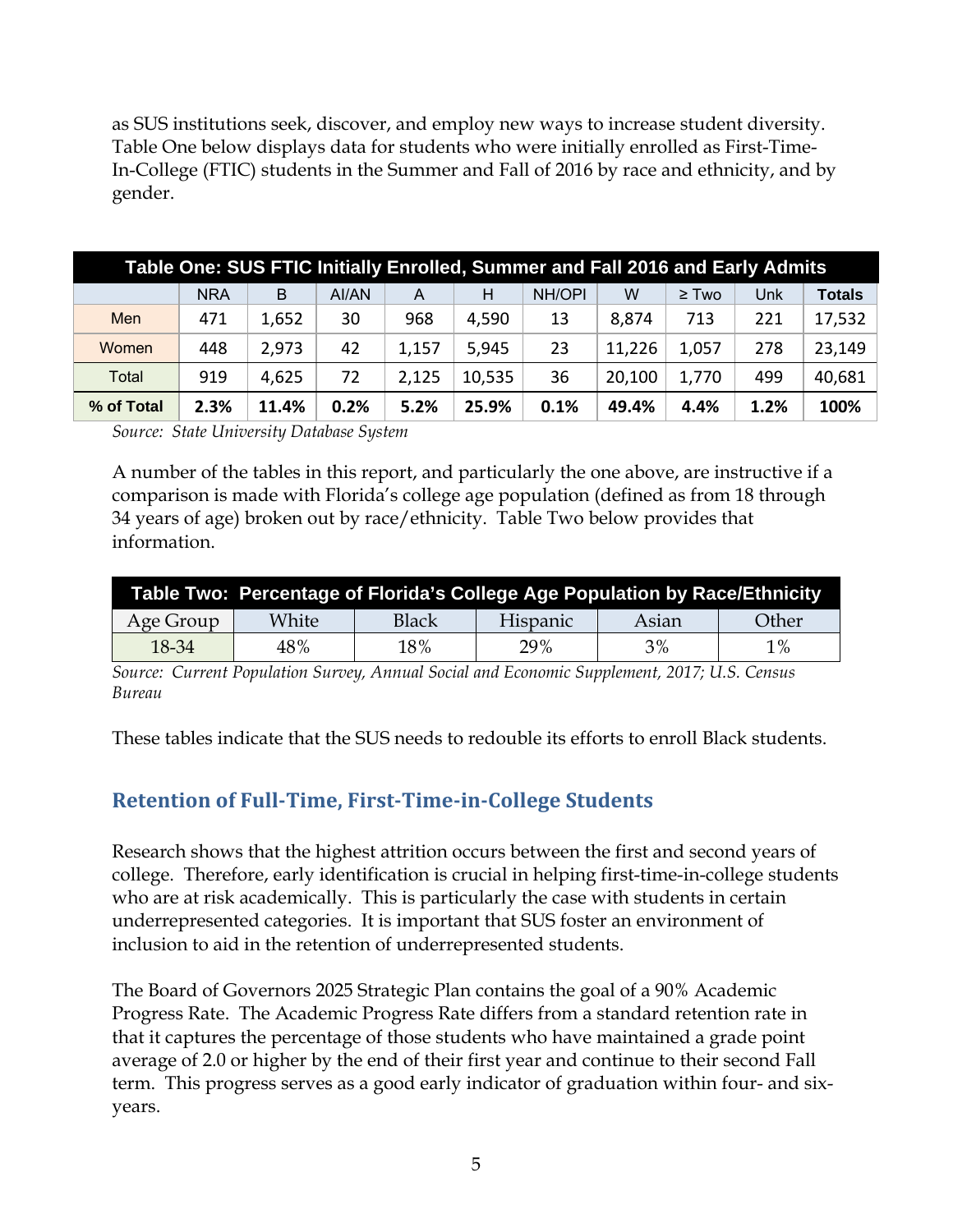SUS institutions provide many programs and services aimed at promoting student success and improving retention. These include

- offering gateway programs in the summer semester for viable students who do not meet general entrance requirements,
- requiring freshmen orientation,
- offering college success skills workshops,
- creating new centers for academic retention,
- expanding the services provided by counseling centers,
- assigning academic advisors to all incoming freshmen,
- building supplemental instruction into STEM courses,
- enhancing advisor utilization of technology,
- expanding early academic alert programs,
- targeting interventions for students who are officially on academic probation,
- mitigating "deadly combinations" of same-day final examinations through scheduling adjustments,
- reducing class sizes, and
- creating living-learning communities for first year students.

In addition to these activities, several SUS universities have allocated resources for the addition of advising staff to help students select majors and plan course schedules to facilitate degree completion. The earlier these activities take place, the more likely it is that students will be retained to their second academic year. Such activity has been particularly prevalent since the advent of performance-based funding.

SUS institutions maintain a high 2<sup>nd</sup> year retention rate for ethnically diverse students, as evidenced in Table Three below. Excluding the Unknown category and categories with 70 or fewer students (because the small populations have an appreciable effect on percentage rates), retention rates range from 86% for Non Resident Aliens to 95% for Asians. On the whole, the SUS boasts a 90% retention rate, with females retained at a 2% higher rate than males.

|                                  | Table Three: SUS Retention of Full-Time FTICs<br>Entering Summer or Fall 2016 and Continuing Into Fall 2017 |       |       |       |       |        |        |            |       |               |        |        |
|----------------------------------|-------------------------------------------------------------------------------------------------------------|-------|-------|-------|-------|--------|--------|------------|-------|---------------|--------|--------|
|                                  | <b>NRA</b>                                                                                                  | B     | AI/AN | A     | н     | NH/OPI | W      | $\geq$ Two | Unk   | <b>Totals</b> | Female | Male   |
| Headcount                        | 828                                                                                                         | 4.438 | 70    | 2.049 | 9.960 | 60     | 19.519 | .699       | 472   | 39.095        | 22.298 | 16,795 |
| Headcounts<br>as a %<br>of Total | 2%                                                                                                          | 11%   | 0.2%  | 5%    | 25%   | 0.2%   | 50%    | 4%         | $1\%$ | 100%          | 57%    | 43%    |
| Percent<br>Retained              | 86%                                                                                                         | 89%   | 86%   | 95%   | 91%   | 95%    | 90%    | 90%        | 94%   | 90%           | 91%    | 89%    |

*Source: State University Database System*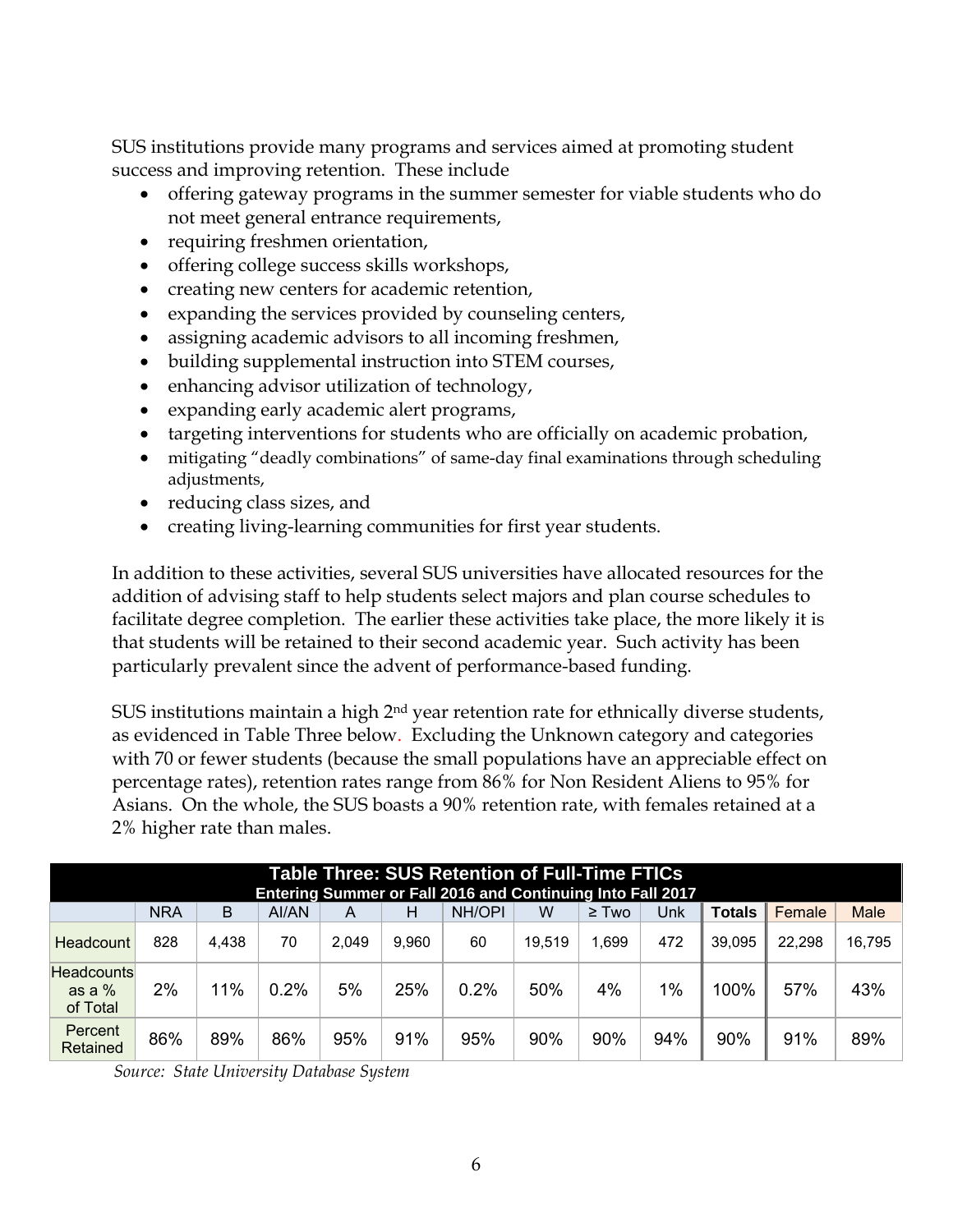## **Graduation**

Graduating students with skill-sets for a knowledge economy remains a primary focus for the State University System. Across the United States, systems and individual universities, both public and private, acknowledge this as a high priority, and the SUS is no exception. The Board of Governors 2025 Strategic Plan calls for a 50% four-year FTIC graduation rate, and a 70% six-year FTIC graduation rate. Most SUS universities report this metric as an area targeted for continued improvement. This is particular true since the advent of performance-based funding. Enhancing graduation rates for underrepresented students is critical in order to improve in this area.

#### *Undergraduate Degrees*

Improving student retention rates goes hand-in-hand with increasing numbers of graduates and improving graduation rates. All institutions are offering a wide variety of programs designed to provide students with fundamental academic skills and other support services.

Recent areas of focus have been on early identification of appropriate majors and academic mapping. The early identification of majors is a relatively new function in Florida due to its historical model of two-plus-two articulation between Florida College System institutions and SUS institutions. A longstanding practice was that lower-level (years one and two) students, particularly those in the Florida College System, did not select majors until they reached the upper level (years three and four). This reduced the effectiveness of counseling and the selection of prerequisites to a major which, in turn, had a negative effect on time to degree. Time to degree impacts graduation due to the costs associated with remaining in school for a longer period of time.

Currently, SUS institutions follow the nationally preferred practice of having students identify a major as soon as possible with a series of academic progression policies and requirements. Academic mapping alerts students, faculty, and advisors when students veer off-track from their academic program requirements. All of these practices enhance the numbers of minority graduates.

These efforts have a positive effect on time to degree and reducing the accumulation of excess hours. In 2009, the Florida Legislature established an "Excess Credit Hour Surcharge" to encourage students to complete their baccalaureate degrees as quickly as possible. This law created an additional fee for each credit hour in excess of the total hours required for a degree. The Board of Governors 2025 System Strategic Plan calls for 80% of all bachelor's degrees to be awarded without excess hours. The Board included this metric as one of its university-specific metrics within the performancebased funding model. An expeditious time to degree and the elimination of excess hours is especially important for students from lower socioeconomic environments.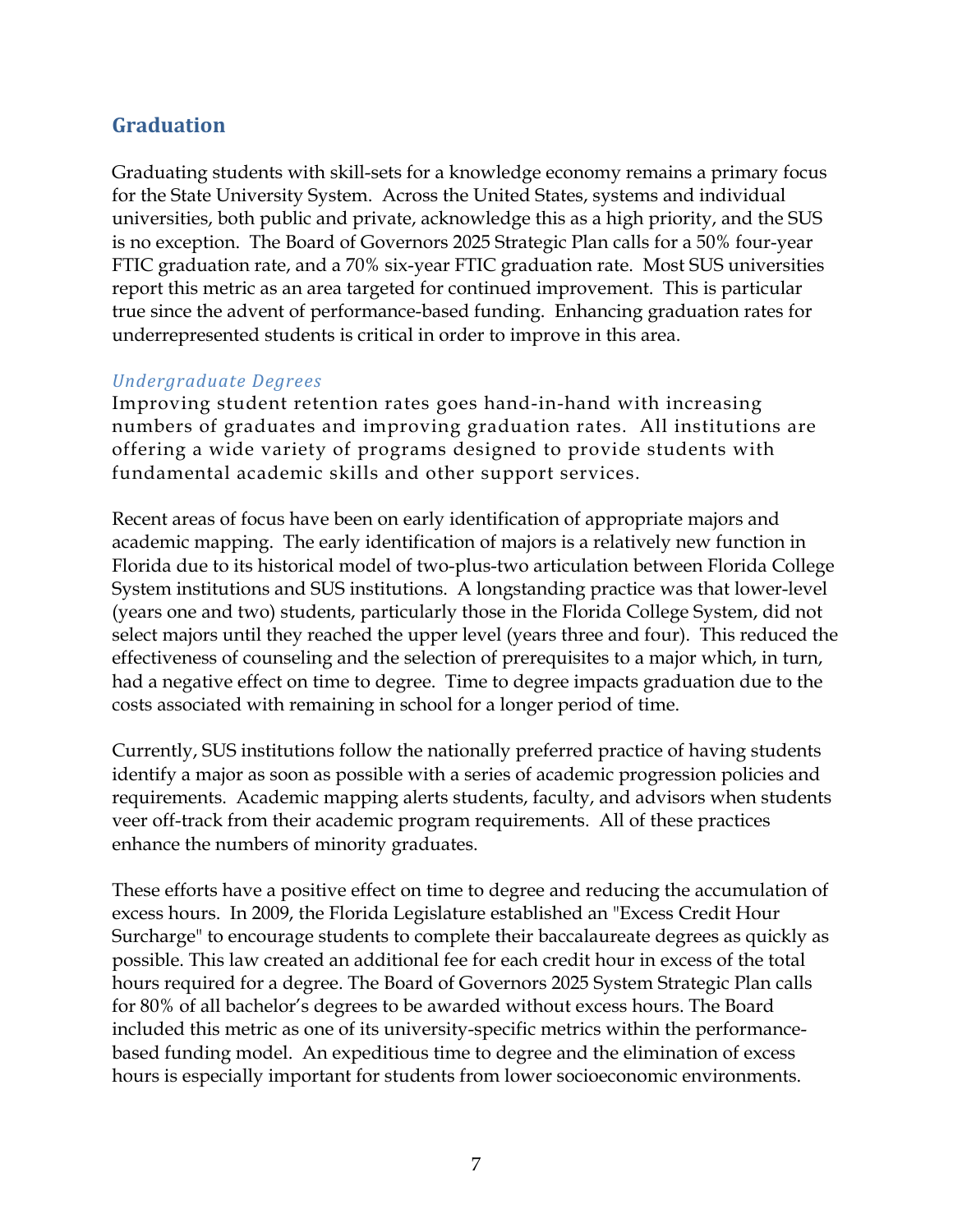Graduation rates have a correlation with time to degree which, in turn, impacts costs to both students and institutions. The SUS 2025 Plan contains a goal of increasing the number of students who graduate in four years to 50% for both full- and part-time FTIC students. Similarly, the 2025 Plan contains a goal of increasing the number of students who graduate in six years to 70% for both full- and part-time FTIC students. Table Four below provides data with regard to FTIC students who graduated in six years. It is clear from this table that females graduate in six years at a much higher rate than males.

|                                           | Table Four: Six-year Graduation Rate of Full-Time FTICs (2011-17) |       |       |      |       |        |        |            |       |              |        |             |  |  |
|-------------------------------------------|-------------------------------------------------------------------|-------|-------|------|-------|--------|--------|------------|-------|--------------|--------|-------------|--|--|
|                                           | NRA                                                               | B     | Al/AN | A    | н     | NH/OPI | W      | $\geq$ Two | Unk   | <b>Total</b> | Female | <b>Male</b> |  |  |
| Headcount                                 | 346                                                               | 5.086 | 77    | .631 | 8.441 | 121    | 20.118 | 1.440      | 411   | 37.671       | 21,346 | 16,325      |  |  |
| <b>Headcounts</b><br>as a $%$<br>of Total | $1\%$                                                             | 14%   | 0.2%  | 4%   | 22%   | 0.3%   | 53%    | 4%         | $1\%$ | 100%         | 57%    | 43%         |  |  |
| Percent<br>Graduated                      | 70%                                                               | 62%   | 71%   | 81%  | 73%   | 83%    | 75%    | 68%        | 81%   | 73%          | 77%    | 67%         |  |  |

*Source: State University Database System* 

Since the creation of a performance-based funding model that rewards baccalaureate degree production, the SUS has endeavored to increase its degree production while maintaining quality and remaining sensitive to achievement by ethnic category and gender. Table Five below provides information with regard to bachelor's degrees awarded in 2016-17, breaking the data out by ethnicity and gender.

|                        | Table Five: Bachelor's Degrees Awarded, AY 2016-17 |       |       |       |        |        |        |            |      |              |  |  |  |
|------------------------|----------------------------------------------------|-------|-------|-------|--------|--------|--------|------------|------|--------------|--|--|--|
|                        | <b>NRA</b>                                         | B     | Al/AN | A     | н      | NH/OPI | W      | $\geq$ Two | Unk  | <b>Total</b> |  |  |  |
| Men                    | 879                                                | 2,743 | 50    | 1,286 | 7,225  | 67     | 14,361 | 806        | 303  | 27,720       |  |  |  |
| <b>Women</b>           | 973                                                | 5,323 | 83    | 1,604 | 10,788 | 98     | 18,958 | 1,234      | 439  | 39,500       |  |  |  |
| Total                  | 1,852                                              | 8,066 | 133   | 2,890 | 18,013 | 165    | 33,319 | 2,040      | 742  | 67,220       |  |  |  |
| $%$ of<br><b>Total</b> | 2.8%                                               | 12.0% | 0.2%  | 4.3%  | 26.8%  | 0.2%   | 49.6%  | 3.0%       | 1.1% | 100%         |  |  |  |

*Source: State University Database System* 

#### *Graduate Degrees*

Because the pool of potential enrollees is inherently smaller than at the undergraduate level, recruiting minorities into graduate programs is a challenge. SUS institutions utilize a number of strategies to increase diversity in graduate education.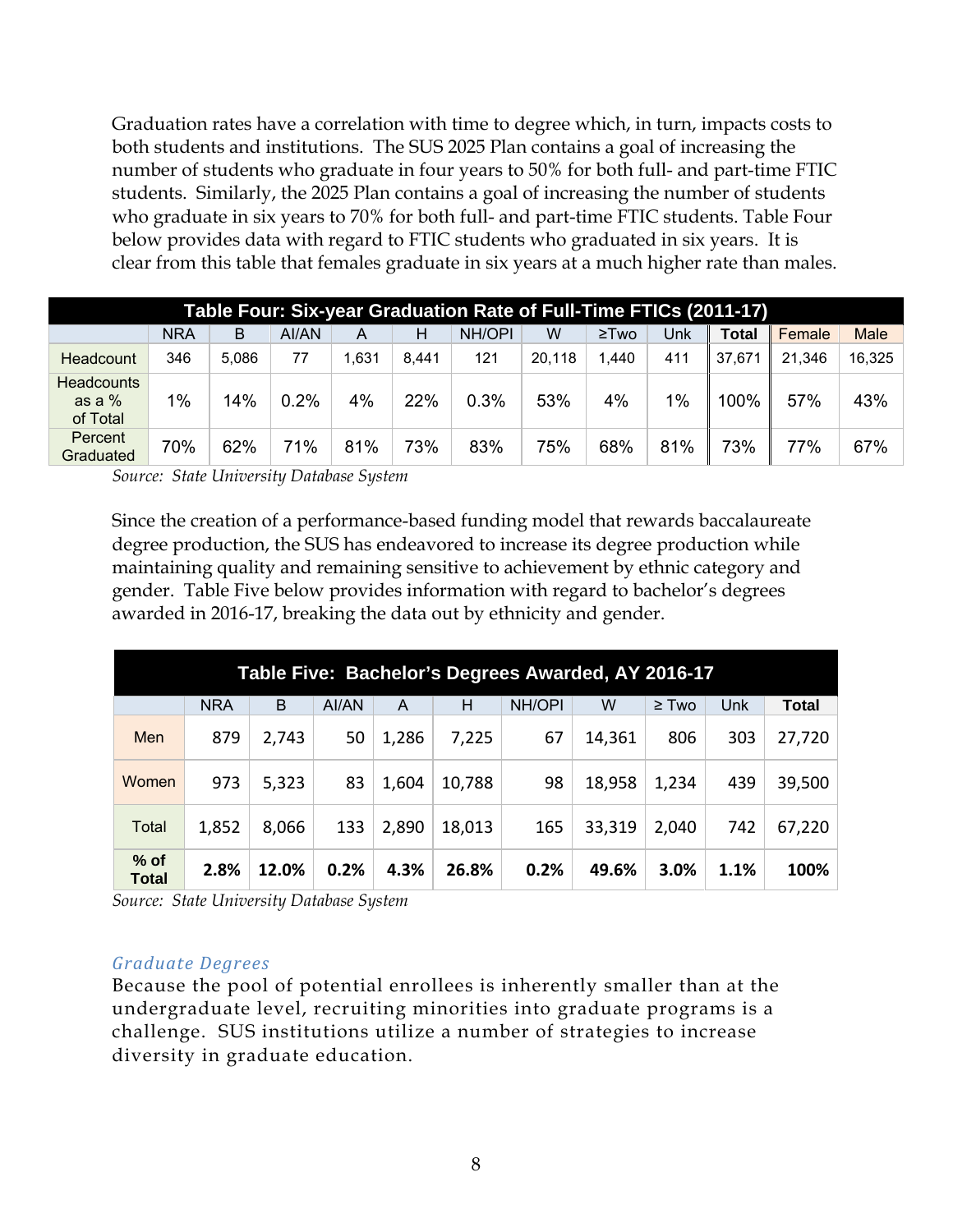Table Seven below displays the total number of graduate degrees (master's-, doctoral-, and first professional-level combined) awarded by SUS universities in 2016-17, broken out by ethnic category and by gender. Of note here is that Black females received more than twice the number of first professional degrees as males.

|                        | Table Six: Master's, Doctoral, and First Professional Graduate Degrees<br><b>Awarded in Academic Year 2016-17</b> |       |       |       |       |        |        |            |      |              |  |  |
|------------------------|-------------------------------------------------------------------------------------------------------------------|-------|-------|-------|-------|--------|--------|------------|------|--------------|--|--|
|                        | <b>NRA</b>                                                                                                        | B     | AI/AN | A     | н     | NH/OPI | W      | $\geq$ Two | Unk  | <b>Total</b> |  |  |
| Men                    | 2,499                                                                                                             | 743   | 23    | 447   | 1,544 | 10     | 4,583  | 159        | 286  | 10,294       |  |  |
| Women                  | 1,605                                                                                                             | 1,627 | 21    | 617   | 2,441 | 22     | 6,472  | 251        | 350  | 13,406       |  |  |
| Total                  | 4,104                                                                                                             | 2,370 | 44    | 1,064 | 3,985 | 32     | 11,055 | 410        | 636  | 23,700       |  |  |
| $%$ of<br><b>Total</b> | 17.3%                                                                                                             | 10.0% | 0.2%  | 4.5%  | 16.8% | 0.1%   | 46.6%  | 1.7%       | 2.7% | 100%         |  |  |

*Source: State University Database System* 

## **Equity in Intercollegiate Athletics**

The SUS institutions follow all state and nationally mandated standards for male and female sports activities in the areas of facilities, equipment, training, scholarships, and participation. The universities review their athletics programs in several areas with respect to equity. All of these areas are carefully scrutinized and, as appropriate, timelines for improvement and specific action items are identified. These areas include

- sports offerings;
- participation rates of females compared with full-time undergraduate female enrollment;
- availability of facilities;
- scholarship offerings for athletes;
- provision of equipment and supplies;
- scheduling of games and practice times;
- opportunities to receive tutoring;
- compensation of coaches and tutors;
- medical and training services;
- housing and dining facilities and services; and
- funding with respect to the athletic program as a whole, administration, travel and per diem allowances, recruitment, comparable coaching, and publicity and promotion.

Table Seven below compares the percentage rates of male/female athletic participation for each SUS institution, excluding Florida Polytechnic University and New College of Florida, neither of which have athletic programs.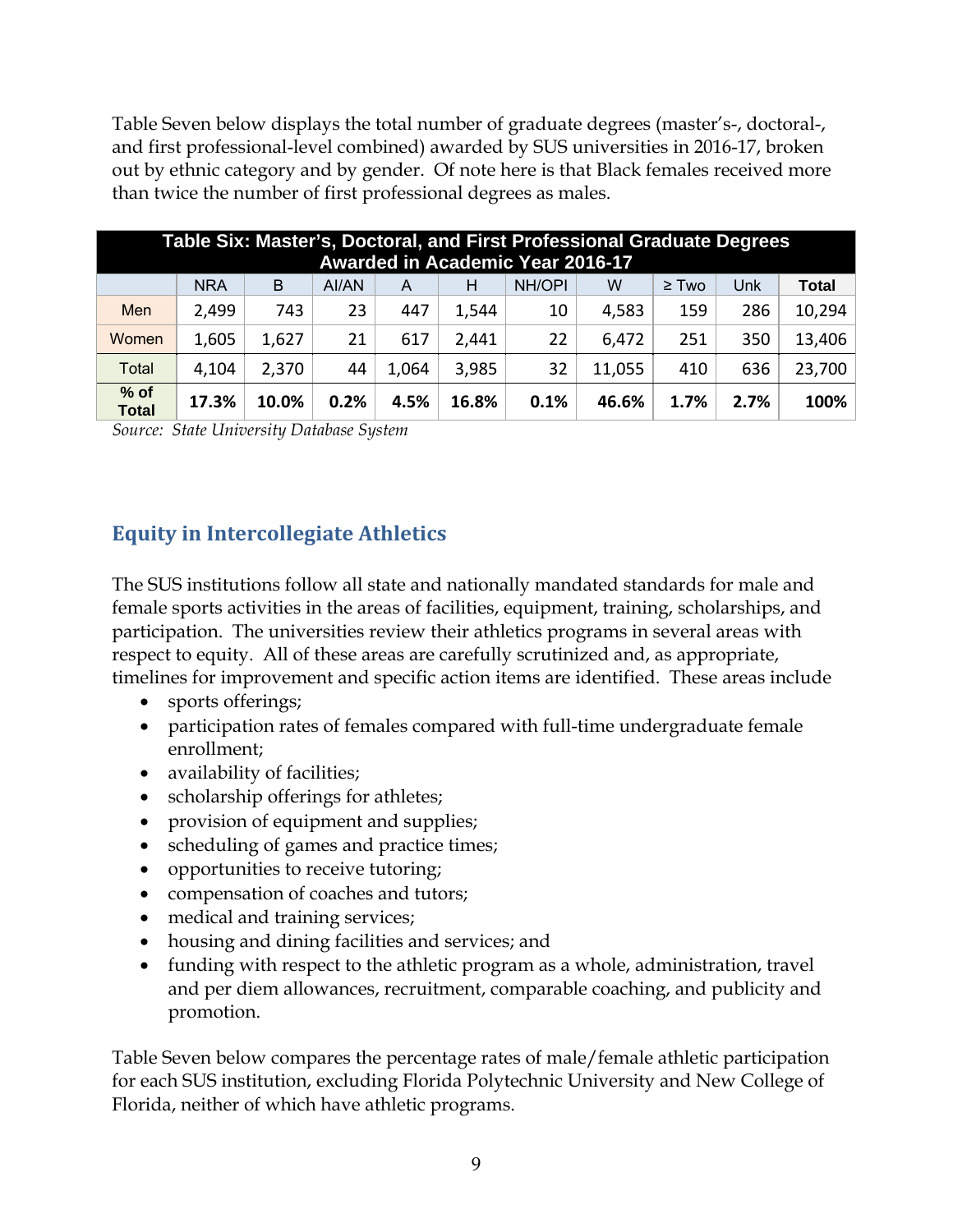|                   | Table Seven: Student Athletes by Gender |        |  |  |  |  |  |  |  |  |  |  |
|-------------------|-----------------------------------------|--------|--|--|--|--|--|--|--|--|--|--|
| <b>University</b> | Male                                    | Female |  |  |  |  |  |  |  |  |  |  |
|                   |                                         |        |  |  |  |  |  |  |  |  |  |  |
| <b>FAMU</b>       | 69%                                     | 31%    |  |  |  |  |  |  |  |  |  |  |
| <b>FAU</b>        | 51%                                     | 49%    |  |  |  |  |  |  |  |  |  |  |
| <b>FGCU</b>       | 43%                                     | 57%    |  |  |  |  |  |  |  |  |  |  |
| <b>FIU</b>        | 49%                                     | 51%    |  |  |  |  |  |  |  |  |  |  |
| <b>FSU</b>        | 50%                                     | 50%    |  |  |  |  |  |  |  |  |  |  |
| <b>UCF</b>        | 43%                                     | 57%    |  |  |  |  |  |  |  |  |  |  |
| <b>UF</b>         | 56%                                     | 44%    |  |  |  |  |  |  |  |  |  |  |
| <b>UNF</b>        | 43%                                     | 57%    |  |  |  |  |  |  |  |  |  |  |
| <b>USF</b>        | 47%                                     | 53%    |  |  |  |  |  |  |  |  |  |  |
| <b>UWF</b>        | 48%                                     | 52%    |  |  |  |  |  |  |  |  |  |  |

*Source: Individual Institution 2017 Equity Reports* 

## **Employment**

Ensuring a diverse faculty is important because it has an impact on student success by enhancing the learning environment. All SUS institutions monitor employment trends for tenured, tenure- and non-tenure-track faculty, and managerial occupations (administrative and professional staff). The universities employ a number of strategies to increase diversity among their faculty. Table Eight below shows the percentages of tenured faculty by ethnic category and by females as of Fall 2016. (Florida Polytechnic University and New College of Florida do not have tenure models,)

|                   | Table Eight: Employment: Fall 2016 Tenured Faculty<br>Percentage of the Whole by Ethnicity and Gender |      |       |                             |                |      |                                 |      |                                      |                        |       |        |
|-------------------|-------------------------------------------------------------------------------------------------------|------|-------|-----------------------------|----------------|------|---------------------------------|------|--------------------------------------|------------------------|-------|--------|
| Indicator         | <b>NRA</b>                                                                                            | B    | Al/AN | Α<br>(2011)<br>and<br>2012) | A/PI<br>(2007) | Н    | NH/OPI<br>(2011<br>and<br>2012) | W    | $\geq$ Two<br>(2011)<br>and<br>2012) | <b>Not</b><br>Reported | Total | Female |
| #, Fall<br>2016   | 384                                                                                                   | 404  | 11    | 716                         | 3              | 305  |                                 | 3686 | 35                                   | 6                      | 5248  | 1659   |
| % of the<br>Whole | $.07\%$                                                                                               | .08% | .002% | .136%                       | .001           | .058 | .000                            | .70% | .0066%                               | .001%                  | 100%  | .316%  |

*Source: Individual Institution 2015 Equity Reports*